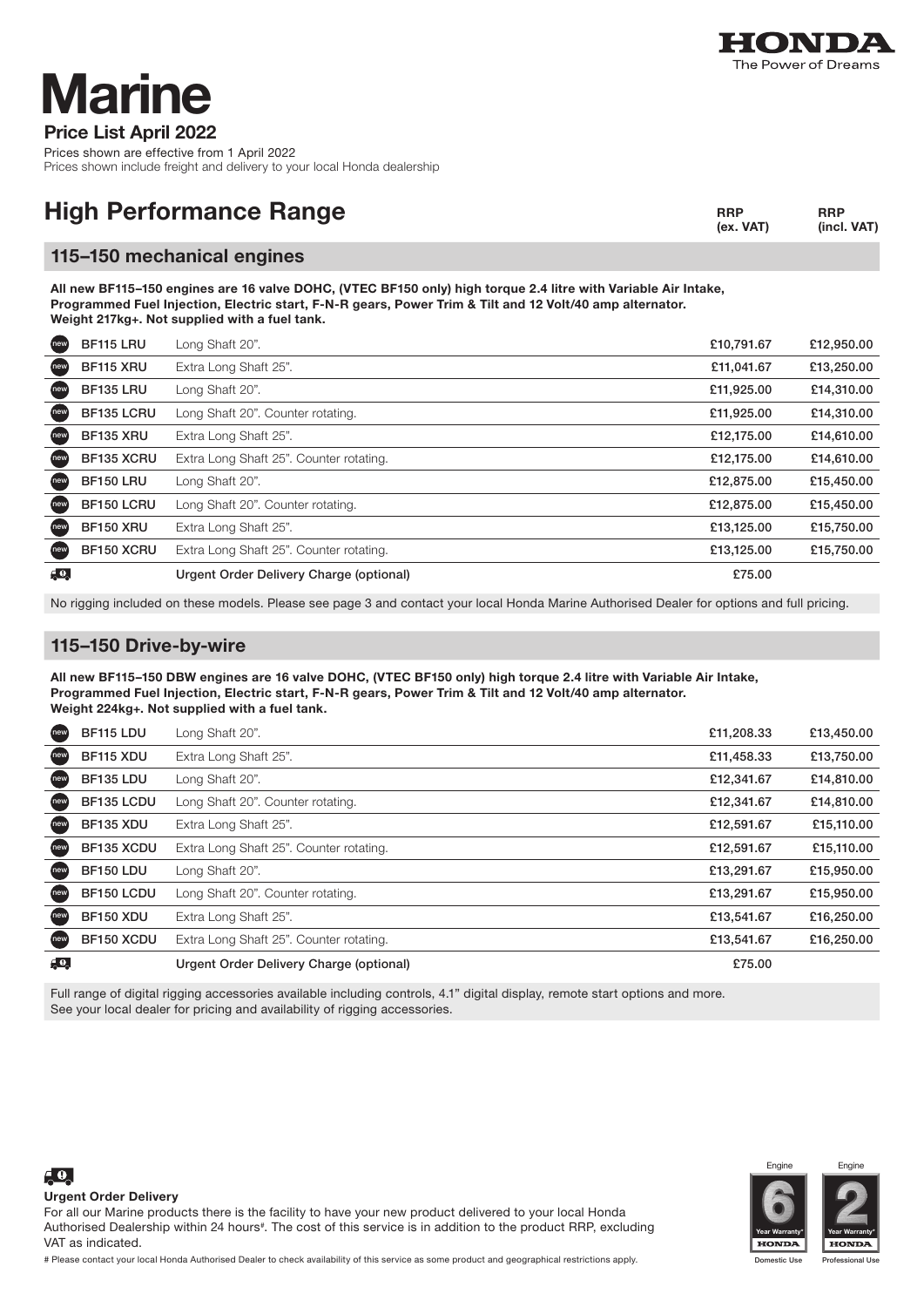RRP (ex. VAT) RRP (incl. VAT)

#### 200–250 hp mechanical engines

BF175–250 engines are 3.6ltr V6 24 valve configuration with programmed fuel injection, VTEC, electric start, F-N-R gears, power trim & tilt and 60amp alternator. Weight 272kg+. Not supplied with rigging or fuel tank.

| BF200 DLRU           | Long Shaft 20".                         | £15,958.33 | £19,150.00 |
|----------------------|-----------------------------------------|------------|------------|
| BF200 DXRU           | Extra Long Shaft 25".                   | £16,208.33 | £19,450.00 |
| BF200 DXCRU          | Extra Long Shaft 25". Counter rotating. | £16,208.33 | £19,450.00 |
| BF200 DURU           | Ultra Long Shaft 30".                   | £16,458.33 | £19,750.00 |
| BF225 DLRU           | Long Shaft 20".                         | £17,791.67 | £21,350.00 |
| BF225 DXRU           | Extra Long Shaft 25".                   | £18,041.67 | £21,650.00 |
| BF225 DXCRU          | Extra Long Shaft 25". Counter rotating. | £18,041.67 | £21,650.00 |
| BF225 DURU           | Ultra Long Shaft 30".                   | £18,291.67 | £21,950.00 |
| <b>BF225 DUCRU</b>   | Ultra Long Shaft 30". Counter rotating. | £18,291.67 | £21,950.00 |
| BF250 DLRU           | Long Shaft 20".                         | £19,125.00 | £22,950.00 |
| BF250 DXRU           | Extra Long Shaft 25".                   | £19,375.00 | £23,250.00 |
| BF250 DXCRU          | Extra Long Shaft 25". Counter rotating. | £19,375.00 | £23,250.00 |
| BF250 DURU           | Ultra Long Shaft 30".                   | £19,625.00 | £23,550.00 |
| <b>BF250 DUCRU</b>   | Ultra Long Shaft 30". Counter rotating. | £19,625.00 | £23,550.00 |
| $\epsilon$ $\bullet$ | Urgent Order Delivery Charge (optional) | £125.00    |            |

No rigging included on these models. Please see page 3 and contact your local Honda Marine Authorised Dealer for options and full pricing.

#### 175–250 hp Drive-by-wire

BF175–250 engines are 3.6ltr V6 24 valve configuration with programmed fuel injection, VTEC, electric start, F-N-R gears, power trim & tilt and 60amp alternator. Weight 272kg+. Not supplied with rigging or fuel tank.

| BF175 DXDU    | Extra Long Shaft 25".                   | £16,208.33 | £19,450.00 |
|---------------|-----------------------------------------|------------|------------|
| BF200 DLDU    | Long Shaft 20".                         | £16,375.00 | £19,650.00 |
| BF200 DXDU    | Extra Long Shaft 25".                   | £16,625.00 | £19,950.00 |
| BF200 DXCDU   | Extra Long Shaft 25". Counter rotating. | £16,625.00 | £19,950.00 |
| BF200 DUDU    | Ultra Long Shaft 30".                   | £16,875.00 | £20,250.00 |
| BF225 DLDU    | Long Shaft 20".                         | £18,208.33 | £21,850.00 |
| BF225 DXDU    | Extra Long Shaft 25".                   | £18,458.33 | £22,150.00 |
| BF225 DXCDU   | Extra Long Shaft 25". Counter rotating. | £18,458.33 | £22,150.00 |
| BF225 DUDU    | Ultra Long Shaft 30".                   | £18,708.33 | £22,450.00 |
| BF225 DUCDU   | Ultra Long Shaft 30". Counter rotating. | £18,708.33 | £22,450.00 |
| BF250 DLDU    | Long Shaft 20".                         | £19,541.67 | £23,450.00 |
| BF250 DXDU    | Extra Long Shaft 25".                   | £19,791.67 | £23,750.00 |
| BF250 DXCDU   | Extra Long Shaft 25". Counter rotating. | £19,791.67 | £23,750.00 |
| BF250 DUDU    | Ultra Long Shaft 30".                   | £20,041.67 | £24,050.00 |
| BF250 DUCDU   | Ultra Long Shaft 30". Counter rotating. | £20,041.67 | £24,050.00 |
| $\epsilon$ 0, | Urgent Order Delivery Charge (optional) | £125.00    |            |

No Rigging incl on DBW models. Please see page 3 and contact your local Honda Marine Authorised Dealer for options and full pricing.



**HONDA** 

Engin

Professional Use



VAT as indicated.

 $\epsilon$ <sup>0</sup>

# Please contact your local Honda Authorised Dealer to check availability of this service as some product and geographical restrictions apply.